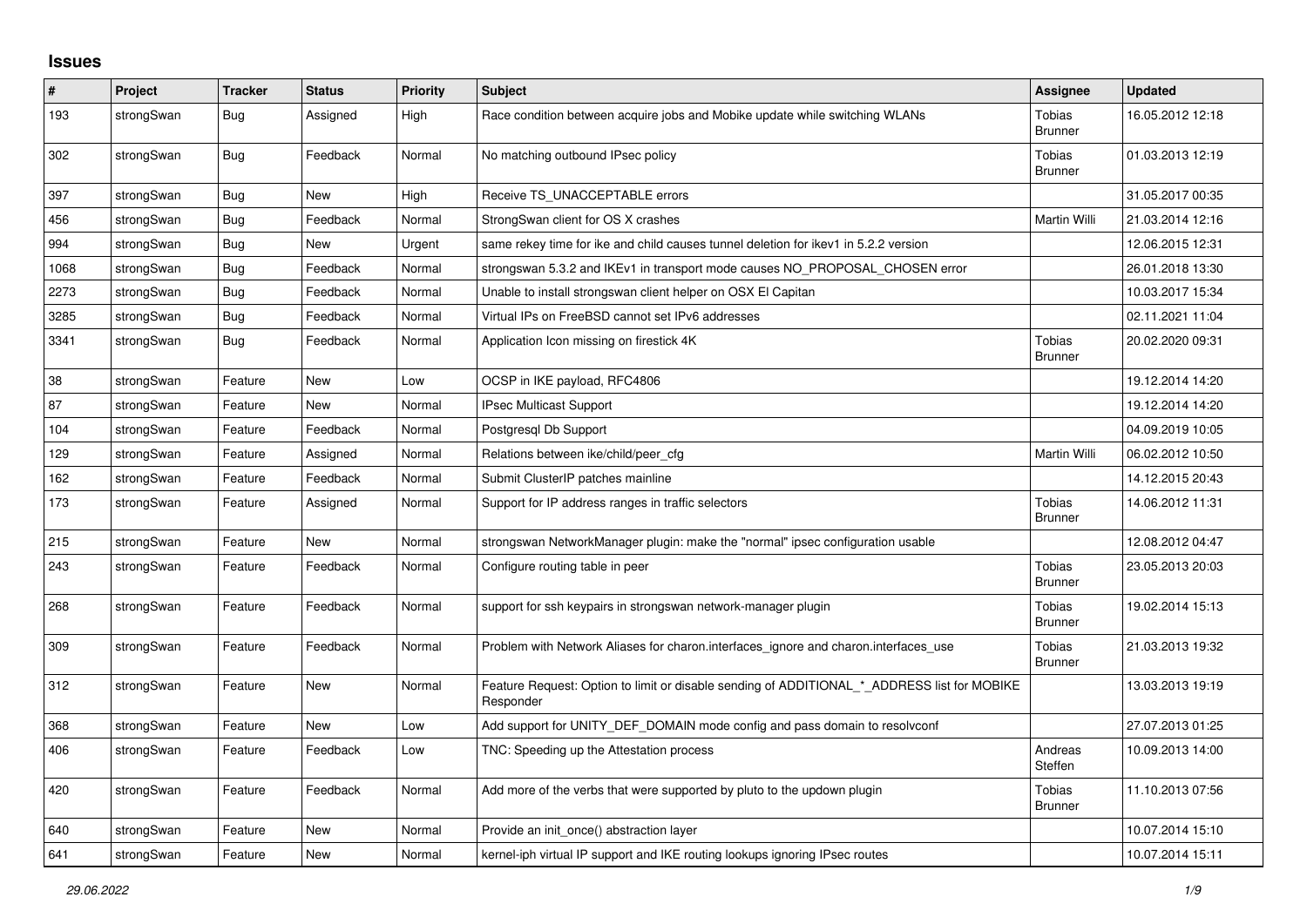| $\sharp$ | Project    | <b>Tracker</b> | <b>Status</b> | <b>Priority</b> | <b>Subject</b>                                                                                   | Assignee                        | <b>Updated</b>   |
|----------|------------|----------------|---------------|-----------------|--------------------------------------------------------------------------------------------------|---------------------------------|------------------|
| 642      | strongSwan | Feature        | <b>New</b>    | Normal          | Windows Named Pipe stream and service                                                            |                                 | 10.07.2014 15:11 |
| 643      | strongSwan | Feature        | <b>New</b>    | Normal          | CNG/Bcrypt native Windows crypto plugin                                                          |                                 | 10.07.2014 15:12 |
| 644      | strongSwan | Feature        | <b>New</b>    | Normal          | Non-monolithic Windows build                                                                     |                                 | 10.07.2014 15:12 |
| 645      | strongSwan | Feature        | <b>New</b>    | Normal          | Support HeapAlloc() and friends in leak-detective                                                |                                 | 10.07.2014 15:12 |
| 693      | strongSwan | Feature        | Feedback      | Normal          | Time policy for roadwarrior                                                                      | <b>Tobias</b><br><b>Brunner</b> | 02.09.2014 11:06 |
| 746      | strongSwan | Feature        | <b>New</b>    | Normal          | Different radius server(s) for accounting                                                        |                                 | 22.10.2014 12:23 |
| 766      | strongSwan | Feature        | <b>New</b>    | Normal          | Make retransmit settings tunable by connection                                                   |                                 | 14.11.2014 10:02 |
| 927      | strongSwan | Feature        | New           | Normal          | Charon: Implement route events and add an consumer in updown plugin                              |                                 | 11.04.2015 12:02 |
| 930      | strongSwan | Feature        | <b>New</b>    | Normal          | Option to have non-sequential v6 roadwarrior addresses                                           |                                 | 12.01.2016 16:36 |
| 960      | strongSwan | Feature        | Feedback      | Normal          | Raise ALERT PROPOSAL MISMATCH IKE in IKE V1                                                      | <b>Martin Willi</b>             | 30.08.2017 09:05 |
| 1000     | strongSwan | Feature        | Feedback      | Normal          | Raise ALERT_TS_MISMATCH in IKE V1                                                                |                                 | 09.09.2015 12:47 |
| 1008     | strongSwan | Feature        | Feedback      | Normal          | FARP for IPv6                                                                                    |                                 | 14.12.2015 20:59 |
| 1057     | strongSwan | Feature        | New           | Normal          | conn switching based on eap identity                                                             |                                 | 24.03.2020 10:14 |
| 1079     | strongSwan | Feature        | Feedback      | Normal          | Future Plans for firwall configuration equivalent under FreeBSD                                  |                                 | 21.08.2015 15:58 |
| 1081     | strongSwan | Feature        | <b>New</b>    | Normal          | Active/standby VPN Gateway Failover                                                              |                                 | 21.08.2015 22:01 |
| 1082     | strongSwan | Feature        | Feedback      | Normal          | Framed-Route to set leftsubnet                                                                   |                                 | 07.10.2016 10:02 |
| 1207     | strongSwan | Feature        | <b>New</b>    | Normal          | Add more than 2 hosts support to HA plugin and make it configurable                              |                                 | 08.12.2015 05:05 |
| 1251     | strongSwan | Feature        | <b>New</b>    | Normal          | FreeBSD HA                                                                                       |                                 | 11.01.2016 22:01 |
| 1253     | strongSwan | Feature        | Feedback      | Normal          | Strongswan doesn't support CA bundles                                                            |                                 | 19.01.2016 11:23 |
| 1265     | strongSwan | Feature        | <b>New</b>    | Normal          | An option to disable NAT-T                                                                       |                                 | 23.06.2021 19:41 |
| 1482     | strongSwan | Feature        | Feedback      | Normal          | Allow changing init_limit_half_open etc. at runtime by reloading strongswan.conf                 |                                 | 26.05.2016 14:49 |
| 1506     | strongSwan | Feature        | Feedback      | Normal          | Enhance DoS protection to deny users that failed Authentication                                  |                                 | 17.06.2016 14:31 |
| 1559     | strongSwan | Feature        | Feedback      | Normal          | Expose received XAUTH/EAP username/password prompts via VICI, send secrets via VICI on<br>prompt |                                 | 09.05.2017 16:28 |
| 2095     | strongSwan | Feature        | Feedback      | Normal          | Support liveness check in Strongswan                                                             |                                 | 31.05.2017 00:56 |
| 2165     | strongSwan | Feature        | Feedback      | Normal          | missing LIBRESSL_VERSION_NUMBER support                                                          |                                 | 03.11.2016 09:23 |
| 2185     | strongSwan | Feature        | Feedback      | Normal          | INTERNAL_IP4_SUBNET Attribute Support in Android Client                                          |                                 | 10.12.2016 01:14 |
| 2189     | strongSwan | Feature        | Assigned      | Normal          | Support RFC 8229: TCP Encapsulation of IKE and IPsec Packets                                     | Tobias<br><b>Brunner</b>        | 05.06.2020 19:48 |
| 2202     | strongSwan | Feature        | Feedback      | Normal          | Radius NAS IP to be specified                                                                    |                                 | 18.01.2017 17:58 |
| 2307     | strongSwan | Feature        | Feedback      | Normal          | Permit installation of trap policy for CHILD_SA configurations with unset local_addrs            |                                 | 26.04.2017 15:04 |
| 2361     | strongSwan | Feature        | New           | Normal          | Import .sswan files from NetworkManager                                                          |                                 | 12.06.2017 15:25 |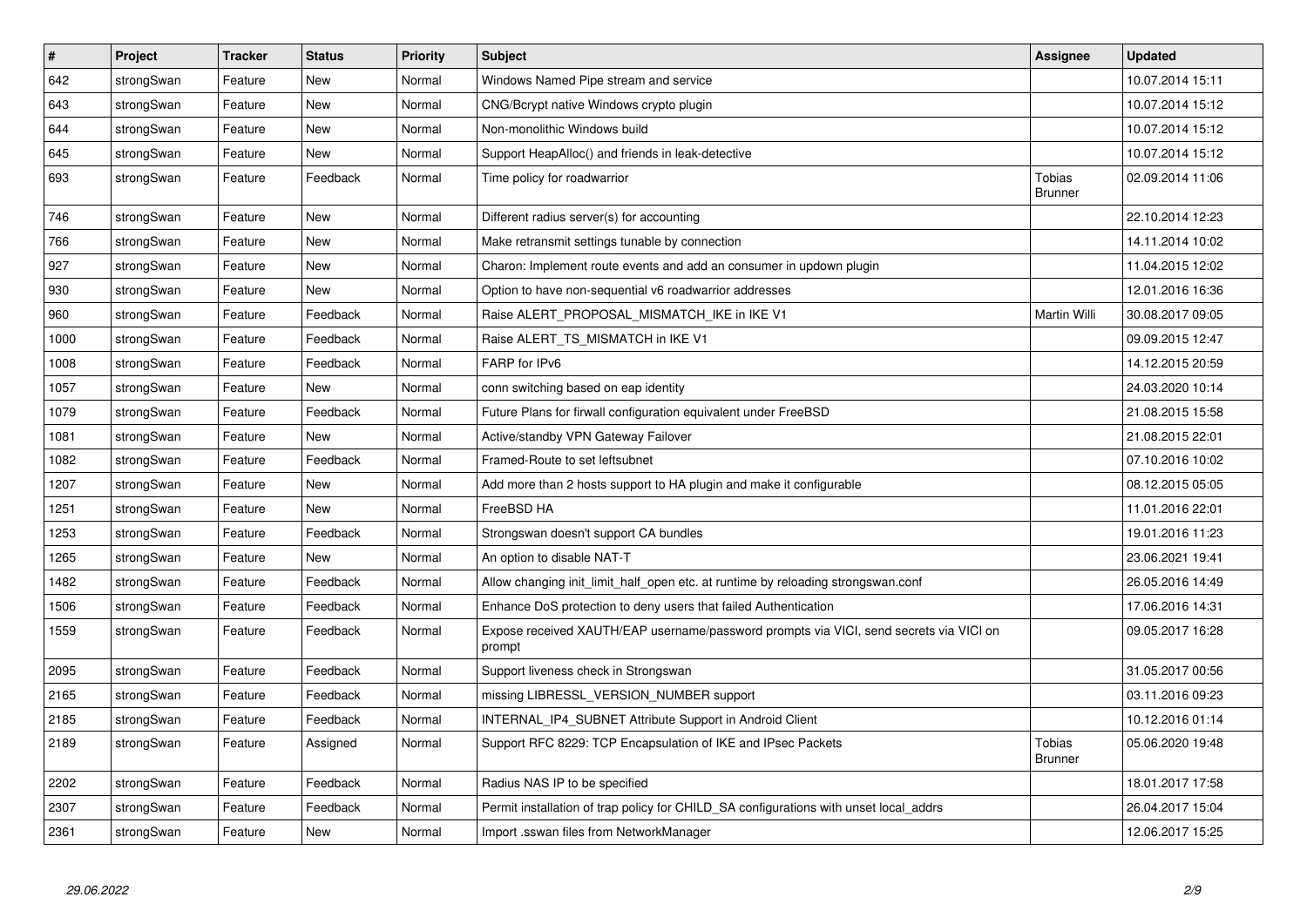| $\sharp$ | Project    | <b>Tracker</b> | <b>Status</b> | <b>Priority</b> | <b>Subject</b>                                                                                                          | <b>Assignee</b>          | <b>Updated</b>   |
|----------|------------|----------------|---------------|-----------------|-------------------------------------------------------------------------------------------------------------------------|--------------------------|------------------|
| 2392     | strongSwan | Feature        | Feedback      | Low             | enable eap-ttls in Android client                                                                                       | Tobias<br><b>Brunner</b> | 04.07.2018 19:48 |
| 2409     | strongSwan | Feature        | Feedback      | Low             | Android client status details                                                                                           |                          | 18.08.2017 13:23 |
| 2495     | strongSwan | Feature        | Feedback      | Normal          | LibreSSL Plugin                                                                                                         |                          | 13.12.2017 09:29 |
| 2668     | strongSwan | Feature        | Feedback      | Normal          | UE shall include the DEVICE_IDENTITY Notify payload                                                                     |                          | 22.05.2018 13:48 |
| 2707     | strongSwan | Feature        | New           | Normal          | More attributes taken/translated from radius attributes                                                                 |                          | 14.07.2018 15:21 |
| 2727     | strongSwan | Feature        | <b>New</b>    | Low             | single pair of selectors per CHILD_SA                                                                                   |                          | 23.08.2018 12:08 |
| 2729     | strongSwan | Feature        | Feedback      | Normal          | Does Swanctl provide the same option as Ipsec with the rightID using a %?                                               |                          | 20.09.2018 17:37 |
| 2793     | strongSwan | Feature        | Feedback      | Normal          | Remote identity with certificate                                                                                        |                          | 15.10.2018 10:20 |
| 2814     | strongSwan | Feature        | Feedback      | Normal          | Force Keepalive Packets if There is no NAT                                                                              |                          | 29.10.2018 15:47 |
| 2823     | strongSwan | Feature        | Feedback      | Low             | Implementing VPN peer failover                                                                                          |                          | 16.11.2018 10:25 |
| 2854     | strongSwan | Feature        | New           | Low             | Srongswan doesn't sending RADIUS Accounting-On/Off on start up / shutdown                                               |                          | 10.12.2018 10:19 |
| 2972     | strongSwan | Feature        | Feedback      | Normal          | how to add X509v3 Key Usage: Key Encipherment                                                                           |                          | 13.03.2019 13:59 |
| 3075     | strongSwan | Feature        | New           | Normal          | <b>IPsec Labelling</b>                                                                                                  |                          | 29.05.2019 17:09 |
| 3104     | strongSwan | Feature        | Feedback      | Normal          | EAP-RADIUS: binding address feature for routers with multiple interfaces connected to LAN.                              |                          | 17.06.2021 02:26 |
| 3135     | strongSwan | Feature        | Feedback      | Normal          | Android client - settings for connection re-try                                                                         |                          | 12.08.2019 16:32 |
| 3162     | strongSwan | Feature        | Feedback      | Normal          | Strongswan Android support for default DNS suffixes (UNITY_DEF_DOMAIN flag)                                             |                          | 29.08.2019 10:29 |
| 3244     | strongSwan | Feature        | New           | Low             | eap-peap on android                                                                                                     |                          | 04.11.2019 10:17 |
| 3276     | strongSwan | Feature        | Feedback      | Low             | N1_MODE_CAPABILITY                                                                                                      |                          | 21.11.2019 16:49 |
| 3398     | strongSwan | Feature        | <b>New</b>    | Normal          | Android client - allow configuring eap_id with EAP-TLS                                                                  |                          | 06.04.2020 23:19 |
| 3422     | strongSwan | Feature        | Feedback      | Normal          | Allow multiple local.id to be specified in a single connection?                                                         |                          | 23.04.2020 13:19 |
| 3441     | strongSwan | Feature        | New           | Normal          | [Android] Lock modification of VPN configurations on work devices                                                       |                          | 11.05.2020 10:00 |
| 3456     | strongSwan | Feature        | <b>New</b>    | Low             | move to github/gitlab                                                                                                   |                          | 22.05.2020 12:27 |
| 3457     | strongSwan | Feature        | New           | Low             | user-friendly pkcs11 certificate selection                                                                              |                          | 22.05.2020 12:52 |
| 3651     | strongSwan | Feature        | New           | Normal          | Support for FC-SP-2                                                                                                     |                          | 07.01.2021 20:04 |
| 3653     | strongSwan | Feature        | Feedback      | Normal          | Is there any possibility to pass any non-standard parameters for tunnels (ike or child sa) for use by<br>custom plugin? |                          | 08.12.2020 11:03 |
| 3689     | strongSwan | Feature        | Feedback      | Normal          | Auto-connect on Wi-Fi network.                                                                                          |                          | 03.02.2021 16:32 |
| 352      | strongSwan | Issue          | Feedback      | Normal          | unable to allocate SPIs from kernel when running 32 bit binaries on 64 bit Linux                                        |                          | 17.04.2018 14:59 |
| 357      | strongSwan | Issue          | New           | Normal          | Lifetime in case of IKEv1                                                                                               |                          | 18.05.2015 10:40 |
| 359      | strongSwan | Issue          | Feedback      | Normal          | Mediation Server Connection                                                                                             | Tobias<br><b>Brunner</b> | 16.07.2013 16:25 |
| 404      | strongSwan | Issue          | Feedback      | Normal          | TNC: Update HowTos and implement some compilation flag checking                                                         | Andreas<br>Steffen       | 10.09.2013 13:58 |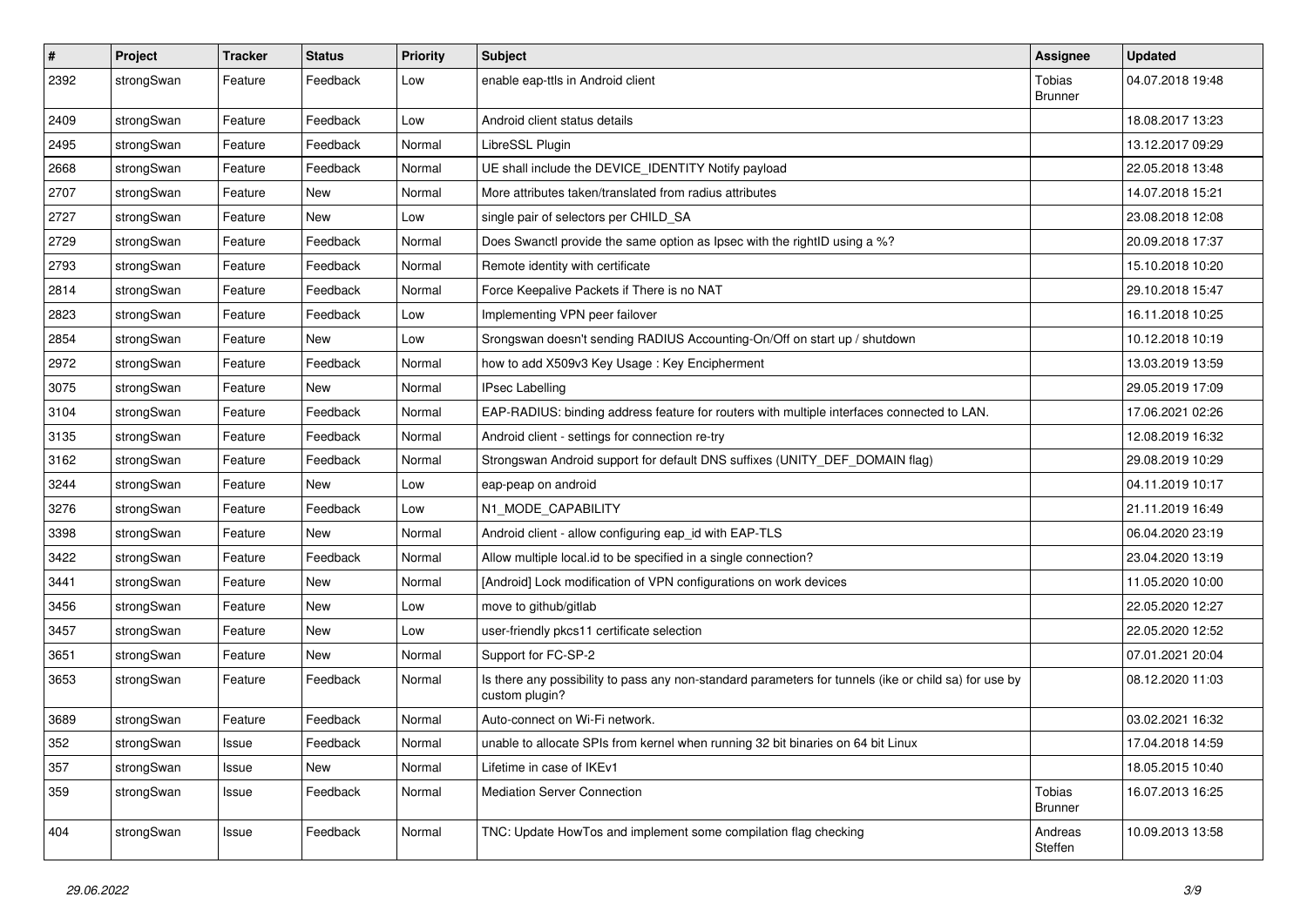| $\pmb{\#}$ | Project    | <b>Tracker</b> | <b>Status</b> | <b>Priority</b> | <b>Subject</b>                                                                                          | <b>Assignee</b>                 | <b>Updated</b>   |
|------------|------------|----------------|---------------|-----------------|---------------------------------------------------------------------------------------------------------|---------------------------------|------------------|
| 462        | strongSwan | Issue          | Feedback      | Normal          | strongswan android app can not use on android 4.4 OS                                                    | Tobias<br><b>Brunner</b>        | 06.01.2014 13:07 |
| 482        | strongSwan | Issue          | Feedback      | Normal          | NAT-NAT connection                                                                                      | Tobias<br><b>Brunner</b>        | 09.10.2014 12:37 |
| 522        | strongSwan | Issue          | <b>New</b>    | Normal          | Mac OS X native application won't update network interface for DNS lookups                              |                                 | 08.07.2014 10:23 |
| 541        | strongSwan | Issue          | New           | Normal          | List of servers in client config (Failover)                                                             |                                 | 13.08.2014 15:10 |
| 542        | strongSwan | Issue          | Feedback      | Normal          | Nesting tunnels                                                                                         | Andreas<br>Steffen              | 07.03.2014 09:22 |
| 552        | strongSwan | Issue          | Feedback      | Normal          | move pki tool to ipsecdir                                                                               | <b>Tobias</b><br><b>Brunner</b> | 14.04.2014 13:52 |
| 619        | strongSwan | Issue          | New           | Normal          | pki --issue should have an --out option                                                                 |                                 | 15.06.2014 00:26 |
| 628        | strongSwan | Issue          | New           | Normal          | Windows Phone 8.1 - Certificate Pattern Matching                                                        |                                 | 30.06.2014 14:06 |
| 697        | strongSwan | Issue          | New           | Normal          | HA: nodes fail to sync data because of UDP packet drops                                                 |                                 | 09.09.2014 14:29 |
| 702        | strongSwan | Issue          | New           | Normal          | ipsec route mode, Strongswan as responder may result collsion in INIT exchange. and ike                 |                                 | 12.09.2014 16:34 |
| 725        | strongSwan | Issue          | New           | High            | Mediation connection get stuck if peer is not online                                                    |                                 | 03.10.2014 12:02 |
| 730        | strongSwan | Issue          | New           | Normal          | NAT-NAT fallback                                                                                        |                                 | 09.10.2014 12:40 |
| 777        | strongSwan | Issue          | New           | Normal          | column length in attributes table of strongswan database is too short                                   |                                 | 25.11.2014 20:46 |
| 817        | strongSwan | Issue          | Feedback      | Normal          | <b>IKEv2 IPv6 Router Advertisement</b>                                                                  |                                 | 27.03.2020 17:14 |
| 923        | strongSwan | Issue          | New           | Normal          | MOBIKE not working on HA cluster                                                                        |                                 | 09.04.2015 09:46 |
| 926        | strongSwan | Issue          | New           | Normal          | HA: resync errors when a node is joining a cluster                                                      |                                 | 10.04.2015 15:05 |
| 973        | strongSwan | Issue          | New           | Normal          | IKEv2 dpd + auto=route + tunnel downtime cause additional CHILD SAs                                     |                                 | 29.05.2015 17:40 |
| 974        | strongSwan | Issue          | New           | Normal          | Charon crash on Mac OS with IPv6 Virtual IP                                                             |                                 | 26.08.2021 21:07 |
| 1157       | strongSwan | Issue          | Feedback      | Normal          | Message ID overflow RFC 5996 2.2                                                                        |                                 | 12.10.2015 13:52 |
| 1165       | strongSwan | Issue          | New           | Normal          | StrongSwan Virtual Ip problem                                                                           | Martin Willi                    | 19.10.2015 23:59 |
| 1271       | strongSwan | Issue          | New           | Normal          | X.509 UTF-8 support                                                                                     |                                 | 17.01.2016 14:39 |
| 1276       | strongSwan | Issue          | Feedback      | Normal          | Threading: ext-auth hook blocks any other connection attempt                                            |                                 | 27.01.2016 12:28 |
| 1289       | strongSwan | Issue          | New           | Normal          | HA plugin should sync last sent packet                                                                  |                                 | 01.02.2016 13:59 |
| 1334       | strongSwan | Issue          | Feedback      | Normal          | Version 5.3.5, duplicated tunnel aftr IKE_SA rekeyed                                                    |                                 | 10.03.2016 11:06 |
| 1338       | strongSwan | Issue          | Feedback      | Normal          | problem with changing esp algorithm in strongswan                                                       |                                 | 10.03.2016 18:23 |
| 1383       | strongSwan | Issue          | Feedback      | Normal          | How to limit the amount of the installed Child SAs                                                      |                                 | 08.04.2016 11:20 |
| 1422       | strongSwan | Issue          | Feedback      | Normal          | IKEv1: IKE_SA reauth vs. CHILD_SA rekey race prevents IKE_SA reauthentication in time                   |                                 | 20.04.2016 15:06 |
| 1456       | strongSwan | Issue          | Feedback      | Normal          | Missing Tunnel-Client-Endpoint & Tunnel-Server-Endpoint AVP in RADIUS Accounting Start/Stop<br>messages |                                 | 11.05.2016 11:54 |
| 2077       | strongSwan | Issue          | Feedback      | Normal          | Grace period before reassigning offline IP lease                                                        |                                 | 06.10.2017 10:44 |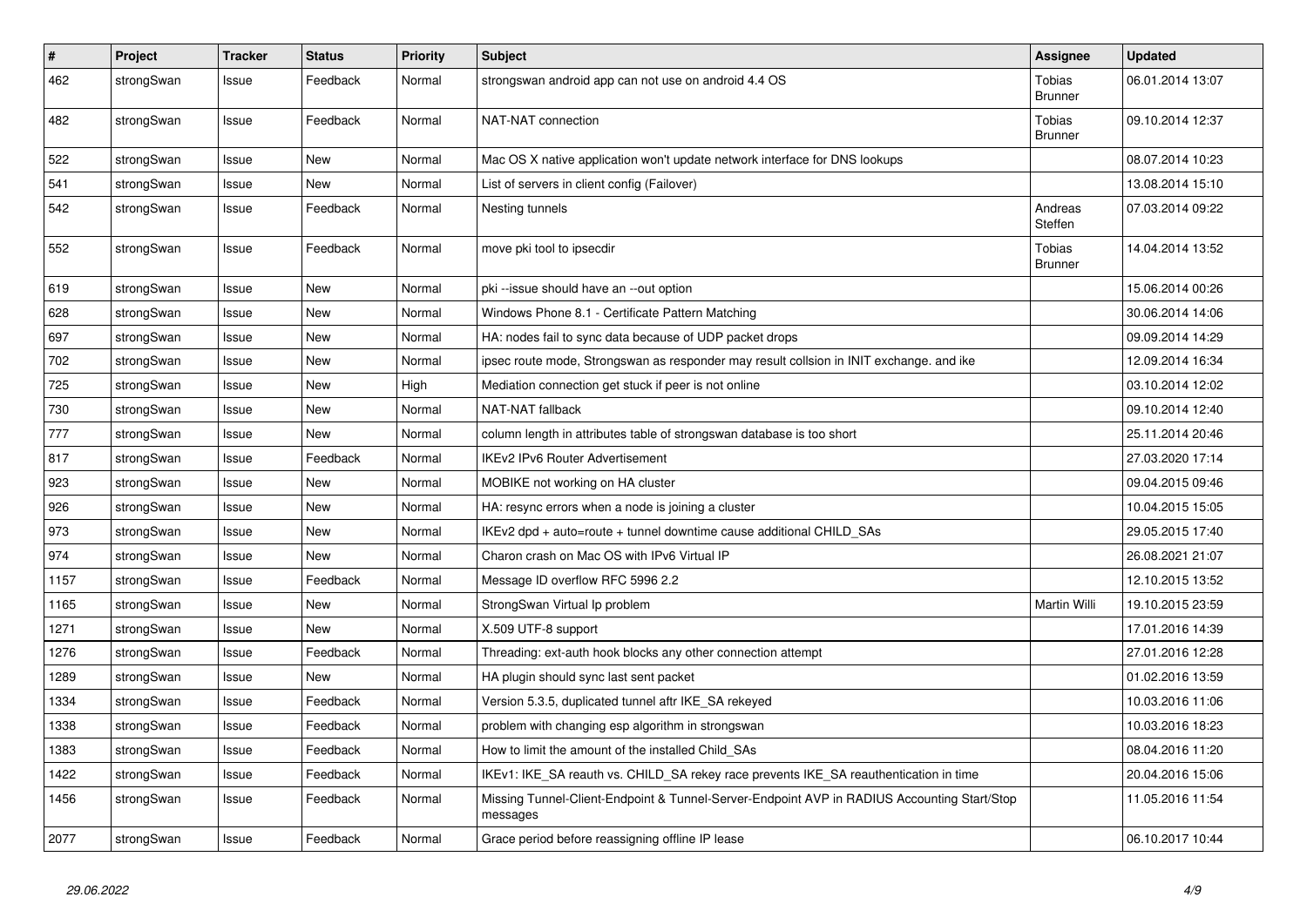| $\pmb{\#}$ | Project    | <b>Tracker</b> | <b>Status</b> | <b>Priority</b> | <b>Subject</b>                                                                                                                                          | <b>Assignee</b> | <b>Updated</b>   |
|------------|------------|----------------|---------------|-----------------|---------------------------------------------------------------------------------------------------------------------------------------------------------|-----------------|------------------|
| 2110       | strongSwan | Issue          | Feedback      | Normal          | Remote Identity (IDr) in IKE AUTH Response is sent as hex-encoded binary value instead of text<br>when setting leftid to type KEY ID (leftid=@#xxxxxxx) |                 | 13.09.2016 21:42 |
| 2112       | strongSwan | Issue          | New           | Normal          | Broadcast packets are not relayed from Lan to Vpn clilent                                                                                               |                 | 14.09.2016 14:18 |
| 2160       | strongSwan | Issue          | Feedback      | Normal          | support for opportunistic encryption                                                                                                                    |                 | 06.05.2020 10:32 |
| 2178       | strongSwan | Issue          | New           | Normal          | ha and updown                                                                                                                                           |                 | 01.12.2016 13:53 |
| 2184       | strongSwan | Issue          | Feedback      | Normal          | configuration with multiple RSA keys                                                                                                                    |                 | 14.12.2016 13:09 |
| 2203       | strongSwan | Issue          | Feedback      | Normal          | Protecting symetric traffic using high availability in gateway to gateway setup (both active)                                                           |                 | 15.02.2017 14:20 |
| 2260       | strongSwan | Issue          | New           | Normal          | Number of CHILD SA for a single connection grows over time                                                                                              |                 | 28.02.2017 13:46 |
| 2319       | strongSwan | Issue          | Feedback      | Normal          | gives up trying to bring up connection after DNS SERVFAIL                                                                                               |                 | 08.05.2017 15:41 |
| 2357       | strongSwan | Issue          | Feedback      | Normal          | How to initiate IPsec SA Transport Mode without IKE?                                                                                                    |                 | 18.01.2021 18:36 |
| 2394       | strongSwan | Issue          | Feedback      | Normal          | IP is not assigned after re-authentication                                                                                                              |                 | 04.08.2017 19:03 |
| 2400       | strongSwan | Issue          | Feedback      | Normal          | Is DPD supposed to detect dead tunnel, or dead IKE instance                                                                                             |                 | 11.01.2019 22:53 |
| 2411       | strongSwan | Issue          | Feedback      | Normal          | VPN server name resolution is done via overlay DNS server upon IKE disconnect                                                                           |                 | 22.08.2017 10:42 |
| 2432       | strongSwan | Issue          | New           | Normal          | PLUTO ME can be different for up-client and down-client                                                                                                 |                 | 21.09.2017 11:57 |
| 2446       | strongSwan | Issue          | Feedback      | Normal          | Traffic loss during IKE reauth despite make-before-break enabled                                                                                        |                 | 27.11.2017 17:12 |
| 2459       | strongSwan | Issue          | New           | High            | updown script deleted firewall rules at down-client in make-before-break responder side                                                                 |                 | 05.11.2017 19:13 |
| 2464       | strongSwan | Issue          | New           | Normal          | How to Loadbalance strongswan IPsec via NGINX?                                                                                                          |                 | 12.11.2017 19:16 |
| 2493       | strongSwan | Issue          | Feedback      | Normal          | Pkcs11 Plugin Returns w/Bogus Return Code                                                                                                               | Jordan Hrycaj   | 12.12.2017 15:58 |
| 2494       | strongSwan | Issue          | Feedback      | Normal          | Problems With 64bit Slot IDs With Pkcs11 Plugin                                                                                                         | Jordan Hrycaj   | 12.12.2017 16:03 |
| 2560       | strongSwan | Issue          | Feedback      | Normal          | Duplicate CA cert requests sent                                                                                                                         |                 | 28.02.2018 10:54 |
| 2580       | strongSwan | Issue          | Feedback      | Normal          | [CFG] handling xx attribute failed in Android or Ubuntu, but works in macOS                                                                             |                 | 09.03.2018 17:49 |
| 2618       | strongSwan | Issue          | Feedback      | Normal          | Query regarding assignment of Tunnel IP                                                                                                                 |                 | 09.04.2018 10:57 |
| 2621       | strongSwan | Issue          | Feedback      | Normal          | Android: VPN connection stops working, strongSwan shows Connected                                                                                       |                 | 06.07.2018 13:06 |
| 2671       | strongSwan | Issue          | New           | Normal          | Passing user-supplied cerificate file names to charon-nm is problematic                                                                                 |                 | 23.05.2018 21:27 |
| 2678       | strongSwan | Issue          | Feedback      | Normal          | Phase 1 issue                                                                                                                                           |                 | 07.06.2018 20:06 |
| 2682       | strongSwan | Issue          | New           | Normal          | IMV/IMC (re)Attestation                                                                                                                                 |                 | 07.06.2018 21:25 |
| 2691       | strongSwan | Issue          | New           | Normal          | Strongswan and KSOFTIRQ cpu utilization                                                                                                                 |                 | 26.06.2018 14:34 |
| 2698       | strongSwan | Issue          | Feedback      | Low             | DSCP and kernel-libipsec                                                                                                                                |                 | 04.07.2018 15:01 |
| 2701       | strongSwan | Issue          | New           | Normal          | Low bandwidth when Iperfing data thorugh IPSEC tunnel                                                                                                   |                 | 07.07.2020 13:38 |
| 2726       | strongSwan | Issue          | Feedback      | Normal          | Strongswan selects wrong source IP                                                                                                                      |                 | 23.08.2018 13:38 |
| 2750       | strongSwan | Issue          | Feedback      | Normal          | setting WFP SA SPI failed: 0x80320035                                                                                                                   |                 | 27.05.2019 11:59 |
| 2816       | strongSwan | Issue          | Feedback      | Normal          | order of DNS entries is reversed in /etc/resolv.conf                                                                                                    |                 | 06.11.2018 10:41 |
| 2835       | strongSwan | Issue          | Feedback      | Normal          | Rekeyed SA can't be deleted in standby node                                                                                                             |                 | 19.12.2018 02:52 |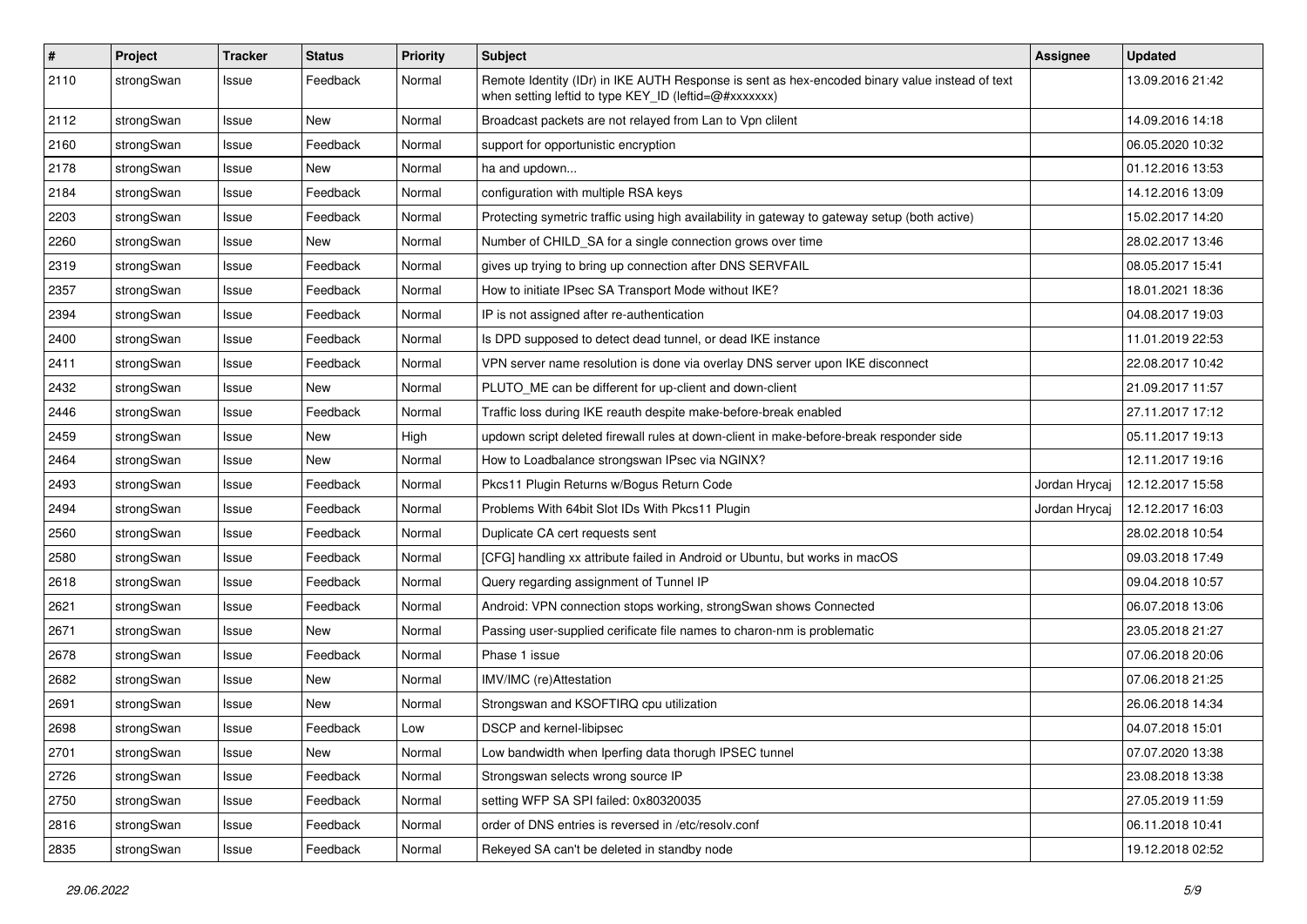| $\vert$ # | Project    | <b>Tracker</b> | <b>Status</b> | <b>Priority</b> | <b>Subject</b>                                                                                              | <b>Assignee</b>                 | <b>Updated</b>   |
|-----------|------------|----------------|---------------|-----------------|-------------------------------------------------------------------------------------------------------------|---------------------------------|------------------|
| 2870      | strongSwan | Issue          | Feedback      | Normal          | DNS resolution outside of tunnel if DNS server is in remote TS                                              |                                 | 22.01.2019 11:06 |
| 2958      | strongSwan | Issue          | Feedback      | Normal          | Trap policies with unspecified remote IP covering multiple specific ports constantly produce new<br>IKE_SAs |                                 | 11.03.2019 15:03 |
| 2964      | strongSwan | Issue          | Feedback      | Normal          | Route to IKE Gateway Fails to Update Under Particular Configuration                                         |                                 | 13.03.2019 10:38 |
| 2966      | strongSwan | Issue          | Feedback      | Normal          | Problems with large amount of subnets in leftsubnet configuration                                           |                                 | 02.04.2019 10:35 |
| 3041      | strongSwan | Issue          | Feedback      | Low             | fail2ban or equivalent                                                                                      |                                 | 06.05.2019 09:07 |
| 3072      | strongSwan | Issue          | Feedback      | Normal          | Windows 10: setting WFP SA SPI fails with error 0x80320014                                                  |                                 | 29.05.2019 14:34 |
| 3097      | strongSwan | Issue          | Feedback      | Normal          | charon restart behaviour                                                                                    |                                 | 24.06.2019 16:09 |
| 3122      | strongSwan | Issue          | Feedback      | Normal          | Strongswan software iterupts                                                                                |                                 | 18.07.2019 02:27 |
| 3151      | strongSwan | Issue          | Feedback      | Normal          | Forecast stops forwarding multicast                                                                         |                                 | 26.08.2019 14:06 |
| 3154      | strongSwan | Issue          | Feedback      | Normal          | signature validation failed only with sha2                                                                  |                                 | 20.08.2019 11:51 |
| 3159      | strongSwan | Issue          | New           | High            | backup ipsec tunnels                                                                                        |                                 | 26.08.2019 14:28 |
| 3254      | strongSwan | Issue          | Feedback      | Normal          | Log level in android level                                                                                  |                                 | 08.11.2019 08:36 |
| 3268      | strongSwan | Issue          | Feedback      | Normal          | Traffic disruption -- policy-based VPN to AWS VPN service                                                   |                                 | 15.11.2019 16:53 |
| 3282      | strongSwan | Issue          | Feedback      | Normal          | Android VPN client keeps retrying in airplane mode                                                          |                                 | 29.11.2019 16:06 |
| 3291      | strongSwan | Issue          | Feedback      | Normal          | IPSec IKEv2 Client to VPN service 2                                                                         | <b>Tobias</b><br><b>Brunner</b> | 16.08.2020 12:58 |
| 3298      | strongSwan | Issue          | New           | Normal          | strategies to improve strongswan performance per single SA                                                  |                                 | 23.12.2019 14:05 |
| 3304      | strongSwan | Issue          | Feedback      | Normal          | Found unsupported critical X.509 extension: X509v3 Name Constraints                                         |                                 | 13.01.2020 14:50 |
| 3307      | strongSwan | Issue          | Feedback      | Normal          | Probable non compliance with RFC 7296 wrt traffic selector narrowing?                                       |                                 | 14.01.2020 16:19 |
| 3326      | strongSwan | Issue          | New           | Normal          | update custom routing table (table 220 by default) with new routes if new networks and routes<br>appear     |                                 | 10.02.2020 12:01 |
| 3342      | strongSwan | Issue          | Feedback      | Normal          | Certain fields in Storngswan on Firestick4K are not editable                                                |                                 | 20.02.2020 09:36 |
| 3366      | strongSwan | Issue          | Feedback      | Normal          | Uninstall "any" trap policy if start_action=trap with virtual IPs is used                                   |                                 | 13.03.2020 14:57 |
| 3377      | strongSwan | Issue          | Feedback      | Normal          | Interface ID not configured during HA synchronization                                                       |                                 | 18.03.2020 10:15 |
| 3389      | strongSwan | Issue          | Feedback      | Normal          | Child SAs not getting created after rekeying                                                                |                                 | 30.03.2020 15:45 |
| 3392      | strongSwan | Issue          | Feedback      | Normal          | mark=%unique and no Internet-connection with VPN                                                            |                                 | 31.07.2020 15:26 |
| 3400      | strongSwan | Issue          | Feedback      | Normal          | Windows 10 IKEv2 rekeying fails                                                                             |                                 | 16.04.2020 17:08 |
| 3403      | strongSwan | Issue          | Feedback      | Normal          | IKEv2 natd false detection                                                                                  |                                 | 09.04.2020 14:19 |
| 3442      | strongSwan | Issue          | Feedback      | Normal          | Apply policy based on network interface in transport mode                                                   |                                 | 13.05.2020 10:53 |
| 3490      | strongSwan | Issue          | Feedback      | Normal          | Selecting incorrect auth mode for IKEv1                                                                     |                                 | 21.07.2020 21:26 |
| 3496      | strongSwan | Issue          | Feedback      | Normal          | Route-based VPN - transport mode                                                                            |                                 | 11.02.2021 09:55 |
| 3498      | strongSwan | Issue          | Feedback      | Normal          | FreeBSD + dhcp+farp plugin                                                                                  |                                 | 22.01.2021 10:44 |
| 3499      | strongSwan | Issue          | Feedback      | Normal          | ISAKMP Signature hash algorithm / EAP-TLS Authentification                                                  |                                 | 30.06.2020 10:40 |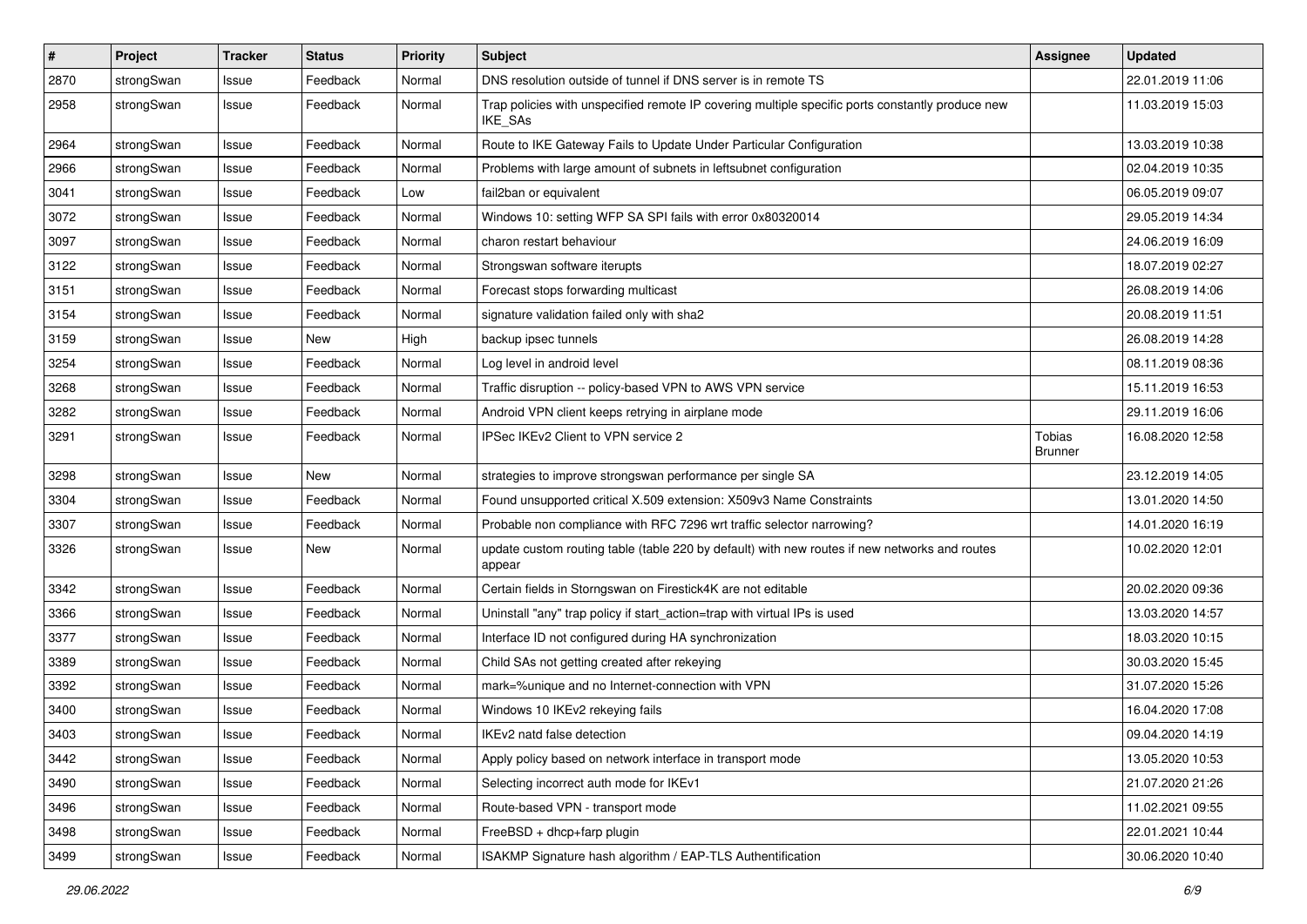| $\sharp$ | Project    | <b>Tracker</b> | <b>Status</b> | <b>Priority</b> | <b>Subject</b>                                                                              | <b>Assignee</b>          | <b>Updated</b>   |
|----------|------------|----------------|---------------|-----------------|---------------------------------------------------------------------------------------------|--------------------------|------------------|
| 3500     | strongSwan | Issue          | Feedback      | Normal          | swanctl --list-cert not listing all certs                                                   |                          | 29.06.2020 15:25 |
| 3516     | strongSwan | Issue          | Feedback      | Normal          | Close IKE_SA after expiry without rekey/reauth                                              |                          | 20.07.2020 19:32 |
| 3524     | strongSwan | Issue          | <b>New</b>    | Urgent          | Routing public IP addresses thru the VPN tunnel (Peer is Cisco ISR)                         |                          | 24.07.2020 03:15 |
| 3534     | strongSwan | Issue          | New           | Urgent          | use of strongswan, ipvlan L2 and kernel ipsec                                               |                          | 04.08.2020 20:59 |
| 3536     | strongSwan | Issue          | Feedback      | Normal          | When Create multiple tunnels restart ipsec service will establish fail.                     |                          | 03.09.2020 13:58 |
| 3537     | strongSwan | Issue          | Feedback      | Normal          | IPv6 Packets are not transferred from server to client through IPSec using RPC protocol     |                          | 01.09.2020 12:50 |
| 3545     | strongSwan | Issue          | New           | Normal          | Configuration model for multiple-VRF tunnel endpoints                                       |                          | 18.08.2020 13:50 |
| 3552     | strongSwan | Issue          | Feedback      | Normal          | Internet disconnects after once VPN is established                                          |                          | 30.08.2020 05:35 |
| 3558     | strongSwan | Issue          | Feedback      | Normal          | deleting half open IKE_SA with x.x.x.x after timeout with iOS device                        |                          | 05.09.2020 21:23 |
| 3560     | strongSwan | Issue          | Feedback      | Normal          | PSK tunnel working - Cert fails with fragmention errors                                     | Tobias<br><b>Brunner</b> | 11.09.2020 14:15 |
| 3561     | strongSwan | Issue          | Feedback      | Normal          | Azure P2S VPN Linux connection error                                                        |                          | 15.09.2020 12:22 |
| 3564     | strongSwan | Issue          | Feedback      | Normal          | Out of order packets are generated if strong swan is running on multiple cores              |                          | 16.09.2020 10:01 |
| 3565     | strongSwan | Issue          | Feedback      | Normal          | Filtering out logs or plugin in to do so                                                    |                          | 16.09.2020 11:45 |
| 3566     | strongSwan | Issue          | Feedback      | Normal          | Number of simultaneous connections limited to 1000 in a cluster                             |                          | 18.09.2020 09:46 |
| 3568     | strongSwan | Issue          | Feedback      | Normal          | vpn connection is unstable                                                                  |                          | 23.09.2020 16:28 |
| 3573     | strongSwan | Issue          | Feedback      | Normal          | ike2 and transit traffic                                                                    |                          | 05.10.2020 10:55 |
| 3575     | strongSwan | Issue          | Feedback      | Normal          | Tunnel of IPv6 Over IPv4 not accespting Jumbo Packets                                       |                          | 23.09.2020 16:44 |
| 3576     | strongSwan | Issue          | Feedback      | Normal          | strongswan on openwrt virtual ip inside ipsec tunnel                                        |                          | 25.09.2020 17:01 |
| 3577     | strongSwan | Issue          | Feedback      | Normal          | StrongSwan Connection adding and deleting over network.                                     |                          | 28.09.2020 15:13 |
| 3578     | strongSwan | Issue          | Feedback      | Normal          | ipsec connection to FortiClient VPN                                                         |                          | 28.09.2020 15:08 |
| 3580     | strongSwan | Issue          | Feedback      | Normal          | encapsulation and packets not routing into tunnel problems                                  |                          | 02.10.2020 10:03 |
| 3584     | strongSwan | Issue          | Feedback      | Normal          | Separate ipsec.conf file per conn and separate ipsec.secrets file per conn                  | Tobias<br><b>Brunner</b> | 30.09.2020 17:06 |
| 3588     | strongSwan | Issue          | Feedback      | Normal          | VPN setup over 4G                                                                           |                          | 08.10.2020 14:13 |
| 3592     | strongSwan | Issue          | Feedback      | Normal          | Tunnel reported as established but log show "found encrypted payload, but no transform set" |                          | 20.10.2020 10:37 |
| 3593     | strongSwan | Issue          | Feedback      | Normal          | Need variable tracking make_before_break state into updown scripts                          |                          | 13.10.2020 09:59 |
| 3594     | strongSwan | Issue          | Feedback      | Normal          | How to see the traffic at ESP in UDP SPIs and forwarding rule                               | Tobias<br><b>Brunner</b> | 15.10.2020 13:57 |
| 3596     | strongSwan | Issue          | Feedback      | Normal          | no issuer certificate found for                                                             |                          | 21.10.2020 03:27 |
| 3597     | strongSwan | Issue          | Feedback      | Normal          | IPSec Client on CentOS 8 - Can't connect using ShrewSoft VPN config file                    |                          | 21.10.2020 16:38 |
| 3598     | strongSwan | Issue          | Feedback      | Normal          | swanctl on Windows: Support aborting execution                                              |                          | 19.10.2020 15:01 |
| 3603     | strongSwan | Issue          | Feedback      | Normal          | dns issue in config mode                                                                    |                          | 20.10.2020 11:50 |
| 3604     | strongSwan | Issue          | Feedback      | Normal          | Email Notification on down status                                                           |                          | 21.10.2020 10:54 |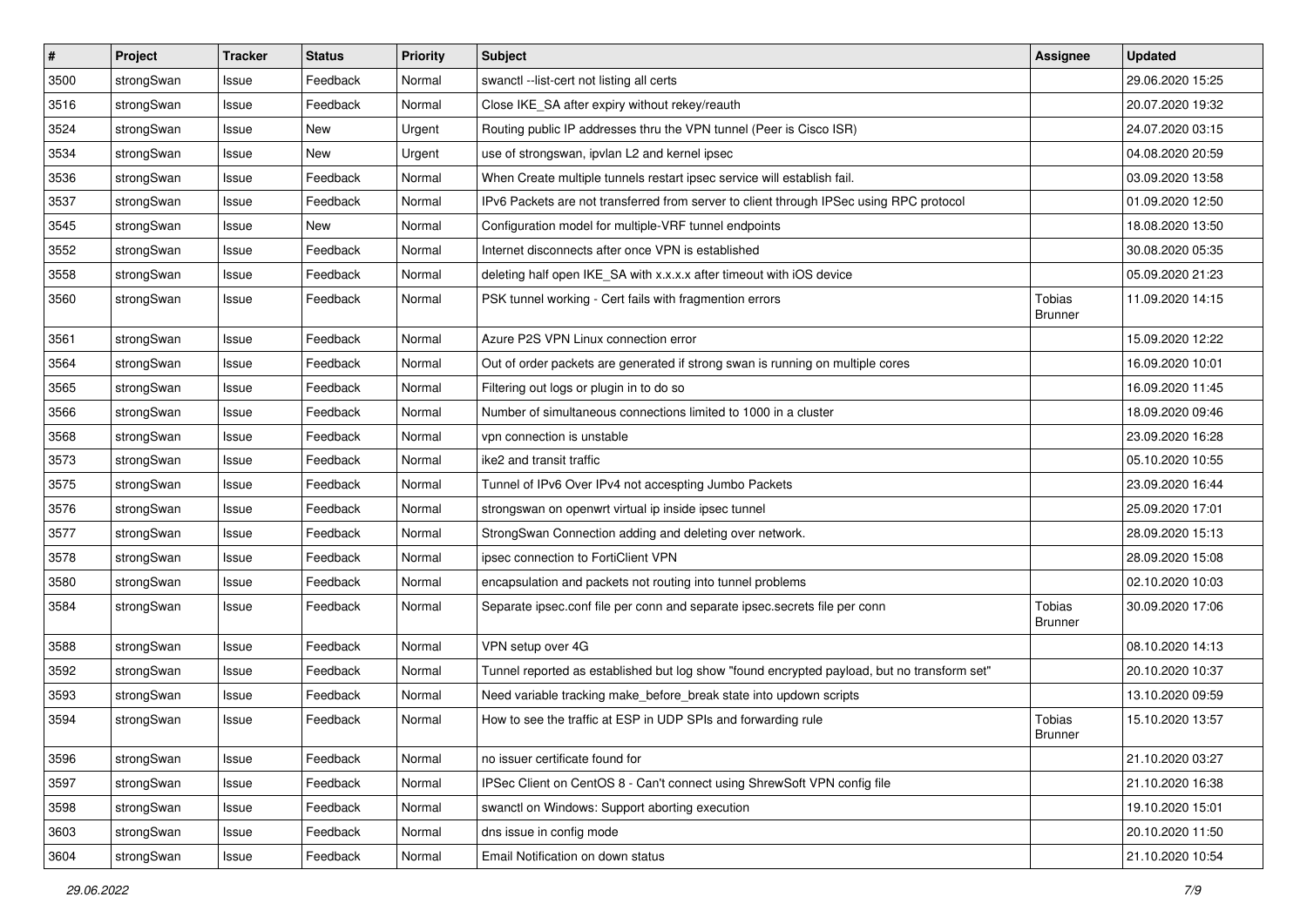| $\sharp$ | Project    | <b>Tracker</b> | <b>Status</b> | <b>Priority</b> | <b>Subject</b>                                                                                                                      | <b>Assignee</b>          | <b>Updated</b>   |
|----------|------------|----------------|---------------|-----------------|-------------------------------------------------------------------------------------------------------------------------------------|--------------------------|------------------|
| 3606     | strongSwan | Issue          | Feedback      | Normal          | Using ipsec tunnel from "foreign" subnet                                                                                            | Noel Kuntze              | 26.10.2020 12:23 |
| 3607     | strongSwan | Issue          | Feedback      | Normal          | statusall option reports transport established two or three times per IP at start-up                                                |                          | 27.10.2020 16:48 |
| 3609     | strongSwan | Issue          | Feedback      | Normal          | Potential DNS server IP address conflicts                                                                                           |                          | 26.10.2020 11:12 |
| 3610     | strongSwan | Issue          | Feedback      | Normal          | farp plugin conflicts with DHCP service                                                                                             |                          | 26.10.2020 18:06 |
| 3611     | strongSwan | Issue          | Feedback      | Normal          | Unable to Send Traffic Using NAT on EC2 Instance                                                                                    |                          | 27.10.2020 16:35 |
| 3613     | strongSwan | Issue          | Feedback      | Low             | Load-test jobs scheduled after tunnels are terminated                                                                               |                          | 28.10.2020 12:06 |
| 3614     | strongSwan | Issue          | Feedback      | Normal          | Certificate renewal for about to expire certificates                                                                                |                          | 30.10.2020 13:30 |
| 3616     | strongSwan | Issue          | Feedback      | Normal          | With Strongswan 5.7.2, unique=never not allowing multiple clients to establish tunnels with same<br>identity                        |                          | 05.11.2020 12:32 |
| 3617     | strongSwan | Issue          | Feedback      | Normal          | full-offload swanctl.conf                                                                                                           |                          | 03.11.2020 17:24 |
| 3618     | strongSwan | Issue          | Feedback      | Normal          | Use side-band to configure strongswan's                                                                                             |                          | 09.11.2020 10:38 |
| 3620     | strongSwan | Issue          | Feedback      | Normal          | L2TP/IPSEC ipsec.conf setting                                                                                                       | Tobias<br><b>Brunner</b> | 12.11.2020 10:14 |
| 3625     | strongSwan | Issue          | Feedback      | Normal          | Always on VPN when the client is on the same LAN as the VPN server                                                                  |                          | 10.11.2020 18:45 |
| 3626     | strongSwan | Issue          | Feedback      | Low             | "Always On VPN" not available in Fire TV 4k                                                                                         | Tobias<br>Brunner        | 11.11.2020 12:41 |
| 3628     | strongSwan | Issue          | Feedback      | Normal          | Constant `retransmit` while establishing CHILD_SA                                                                                   |                          | 16.11.2020 10:14 |
| 3629     | strongSwan | Issue          | Feedback      | Normal          | IPSec enc only on specific dport/proto                                                                                              |                          | 16.11.2020 10:04 |
| 3630     | strongSwan | Issue          | Feedback      | Normal          | The certificate is loaded but not used.                                                                                             |                          | 18.11.2020 10:29 |
| 3636     | strongSwan | Issue          | Feedback      | Normal          | Tor behind VPN                                                                                                                      | Tobias<br><b>Brunner</b> | 23.11.2020 14:09 |
| 3640     | strongSwan | Issue          | Feedback      | Normal          | Problem surfing via VPN form Android APK on a sepcific Mobile Operator                                                              |                          | 26.11.2020 11:43 |
| 3642     | strongSwan | Issue          | Feedback      | Normal          | How to distinguish encapsulated packets from different interfaces                                                                   |                          | 30.11.2020 09:38 |
| 3643     | strongSwan | Issue          | Feedback      | Normal          | Strongswan and FRR NHRP                                                                                                             |                          | 01.12.2020 10:55 |
| 3647     | strongSwan | Issue          | Feedback      | Normal          | Is it possible to receive INTERNAL_IP4_SUBNET attributes in updown scripts                                                          |                          | 02.12.2020 17:06 |
| 3650     | strongSwan | Issue          | Feedback      | Normal          | HA behaves very strange                                                                                                             |                          | 04.12.2020 08:53 |
| 3652     | strongSwan | Issue          | Feedback      | Normal          | In strongswan ipsec.conf, how to set the "ike" parameters so that it can support all hash Algorithm<br>and DH group server support? |                          | 08.12.2020 12:35 |
| 3654     | strongSwan | Issue          | Feedback      | Normal          | The L2tp/ipsec tunnel interface will not be delete when the connect abnormal interrupt.                                             |                          | 08.12.2020 12:24 |
| 3662     | strongSwan | Issue          | Feedback      | Normal          | unamed session                                                                                                                      |                          | 04.01.2021 11:32 |
| 3663     | strongSwan | Issue          | Feedback      | Normal          | Multiple ways to end up with duplicate / redundant child SA entries                                                                 |                          | 06.01.2021 16:15 |
| 3665     | strongSwan | Issue          | Feedback      | Normal          | When there is data flow, the VPN tunnel will not automatically connect                                                              | Tobias<br><b>Brunner</b> | 05.01.2021 16:26 |
| 3668     | strongSwan | Issue          | Feedback      | Normal          | Configuring the strongSwan Helm chart on openshift                                                                                  | Tobias<br>Brunner        | 07.01.2021 16:33 |